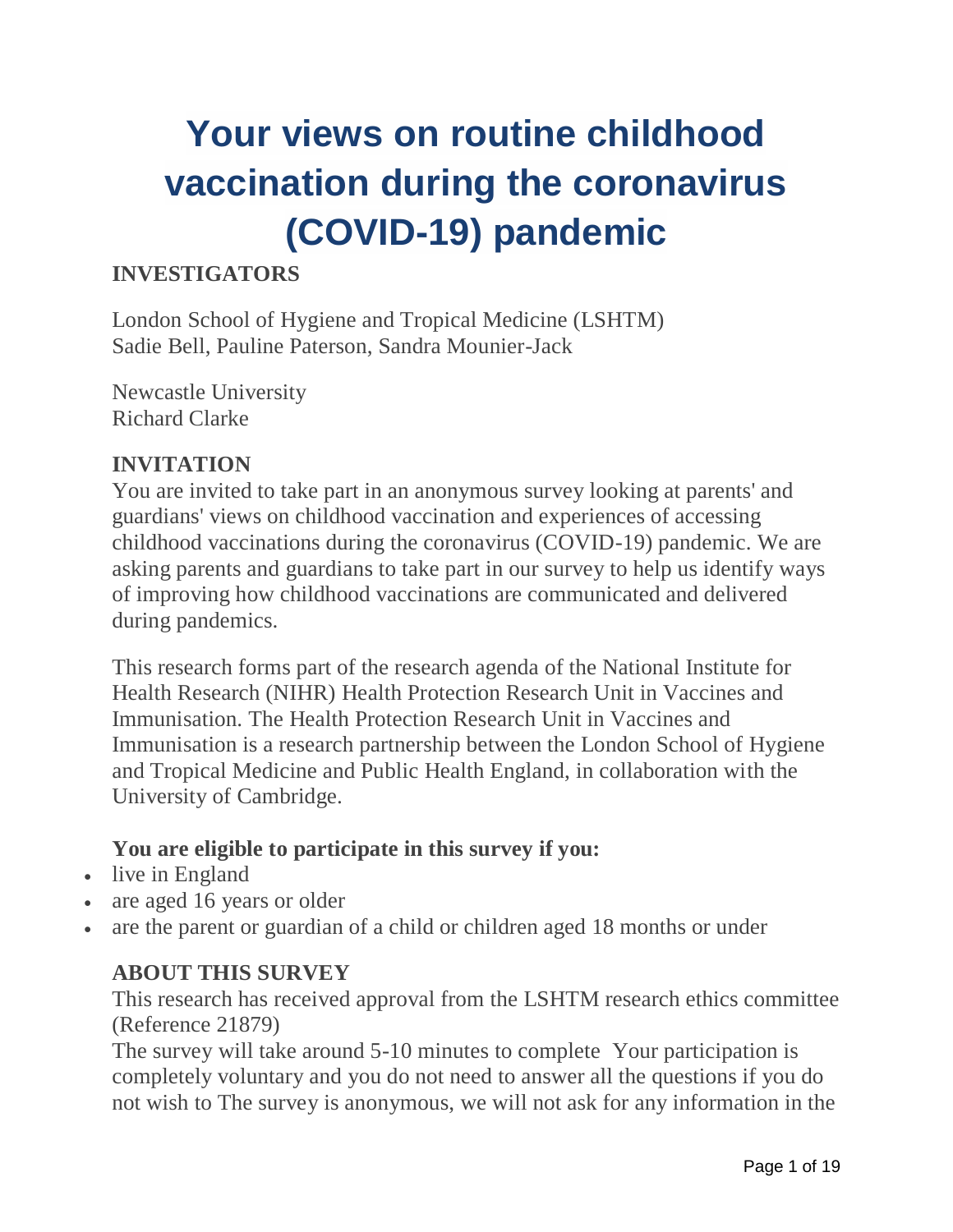survey that could idenitfy who you are All data will be stored securely at the London School of Hygiene and Tropical Medicine Data from this survey will be made available in a public data repository for use by other researchers

# **AFTER THE SURVEY**

At the end of the survey you will be given the opportunity to further voice your experiences and views regarding childhood vaccination during the coronavirus (COVID-19) pandemic through a telephone or Skype interview with one of the study investigators. If you decide you would like to assist further in a telephone or Skype interview, you will be asked to provide your contact details for us to get in touch with you. In this case, the contact details you provide will not be linked to any of the survey answers that you provide.

# **For more information about this research please feel free to contact me (Sadie Bell) at any time and I will be happy to answer your questions. You can reach me on: sadie.bell@lshtm.ac.uk. This contact e-mail (and those of the other investigators) is included again at the end of the survey.**

## **Just here out of curiosity?**

If you would like a copy of the questions we ask in this survey, please email Richard Clarke on Richard.clarke@newcastle.ac.uk.

## **End of Block: Introduction**

**Start of Block: Demographics** Sex assigned at birth  $\bigcirc$  Male  $\bigcirc$  Female  $\bigcirc$  Prefer not to answer What is your age in years?

\_\_\_\_\_\_\_\_\_\_\_\_\_\_\_\_\_\_\_\_\_\_\_\_\_\_\_\_\_\_\_\_\_\_\_\_\_\_\_\_\_\_\_\_\_\_\_\_\_\_\_\_\_\_\_\_\_\_\_\_\_\_\_\_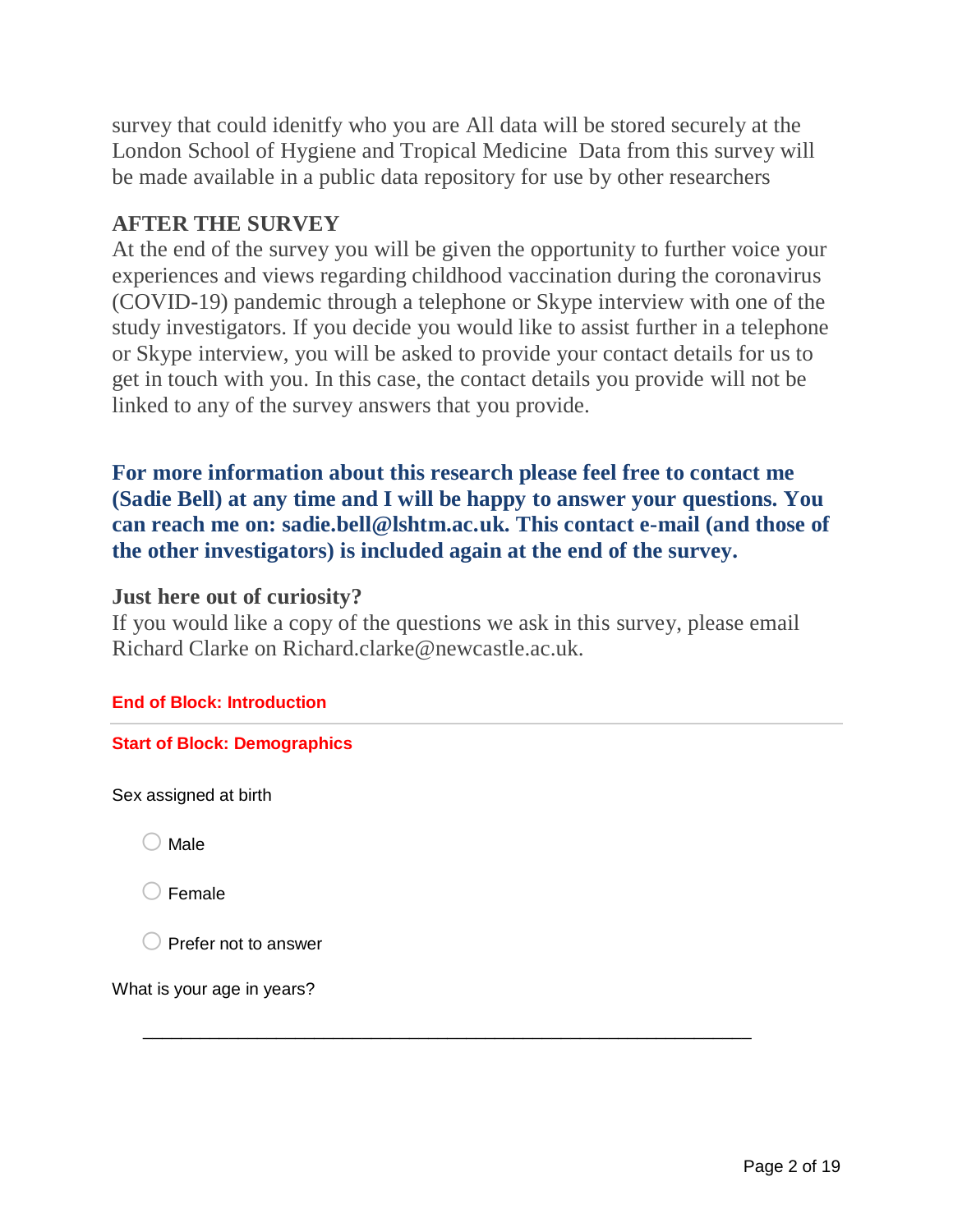In which region do you live?

- $\bigcirc$  South East
- O Greater London
- $\bigcirc$  North West
- $\bigcirc$  East of England
- $\bigcirc$  West Midlands
- O South West
- $\bigcirc$  Yorkshire and the Humber
- $\bigcirc$  East Midlands
- $\bigcirc$  North East
- $\bigcirc$  Prefer not to answer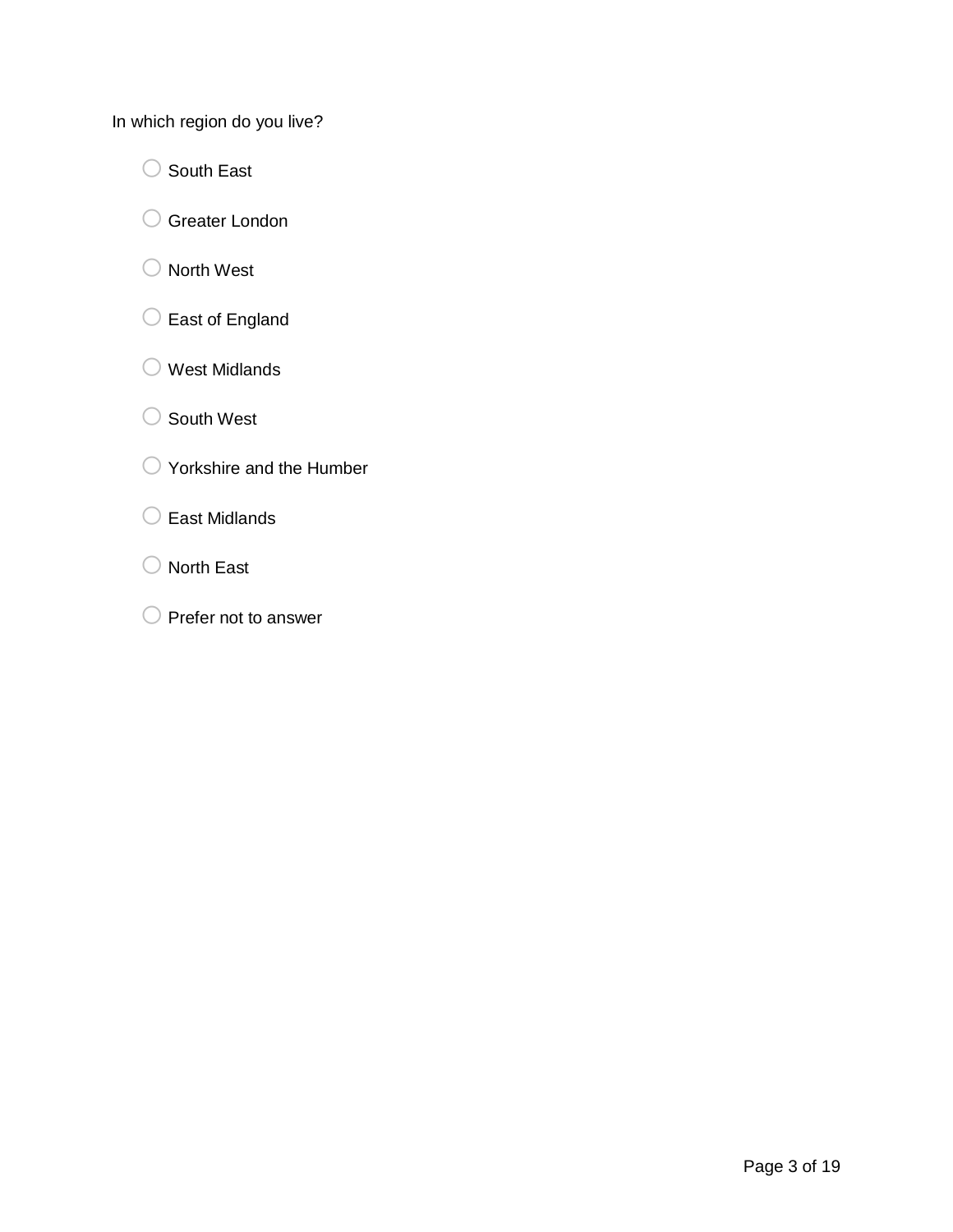Which of the following best describes your ethnicity?

- $\bigcirc$  White:- British
- $\bigcirc$  White:- Irish
- $\bigcirc$  White:- Other White background
- $\bigcirc$  Mixed:- White and Black Caribbean
- $\bigcirc$  Mixed:- White and Black African
- $\bigcirc$  Mixed:- White and Asian
- $\bigcirc$  Mixed:- Other mixed background
- $\bigcirc$  Black or Black British: African
- $\bigcirc$  Black or Black British: Caribbean
- $\bigcirc$  Black or Black British: Any other Black background
- $\bigcirc$  Asian or Asian British: Indian
- $\bigcirc$  Asian or Asian British: Pakistani
- o Asian or Asian British:- Bangladeshi
- $\bigcirc$  Asian or Asian British: Other Asian background
- $\bigcirc$  Chinese
- $\bigcirc$  Other ethnic group not represented by these options
- $\bigcirc$  Do not wish to say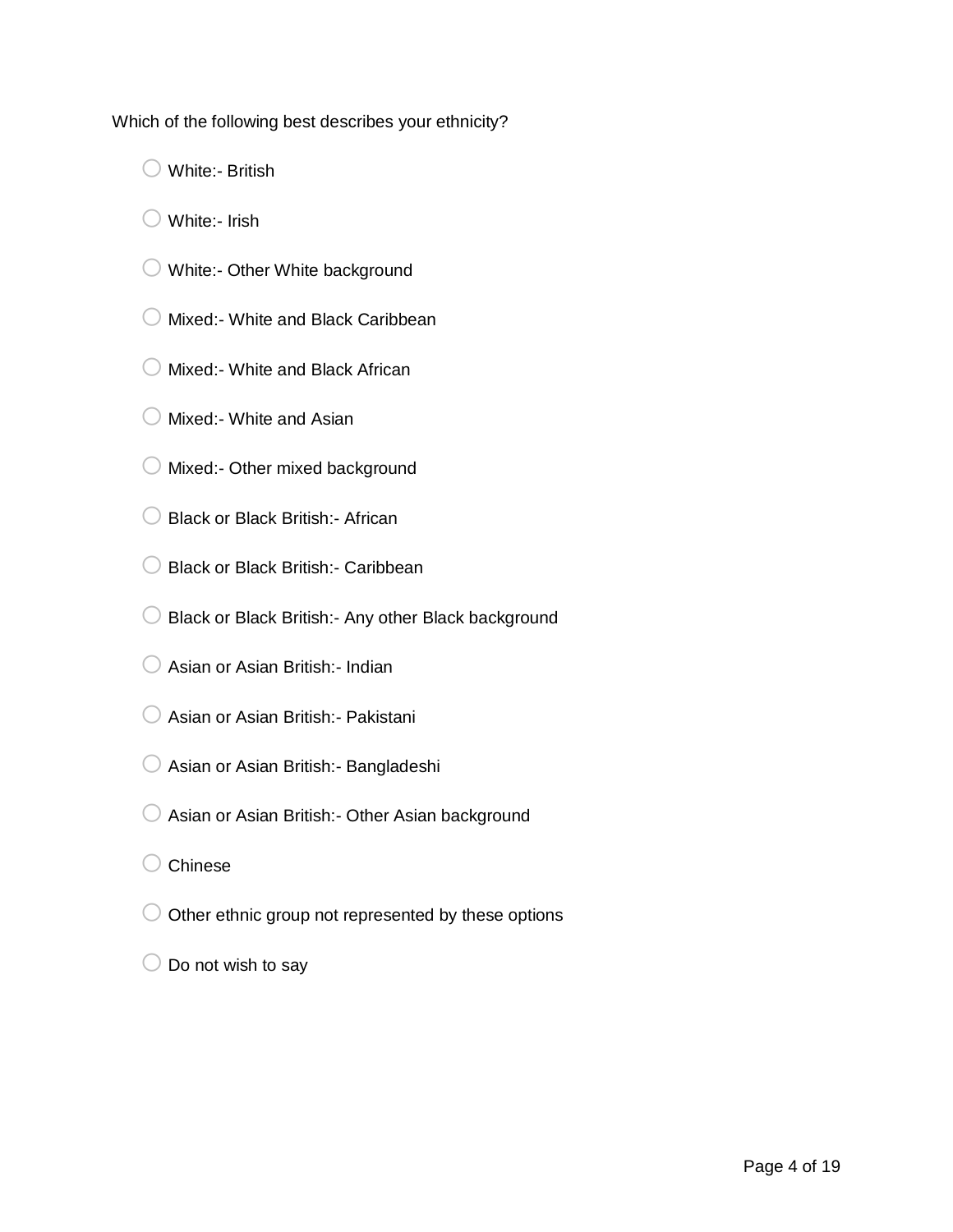Which of the following describe you best?

- $\bigcirc$  I am raising my child(ren) with a partner
- $\bigcirc$  I am a single parent
- O Other
- $\bigcirc$  Prefer not to answer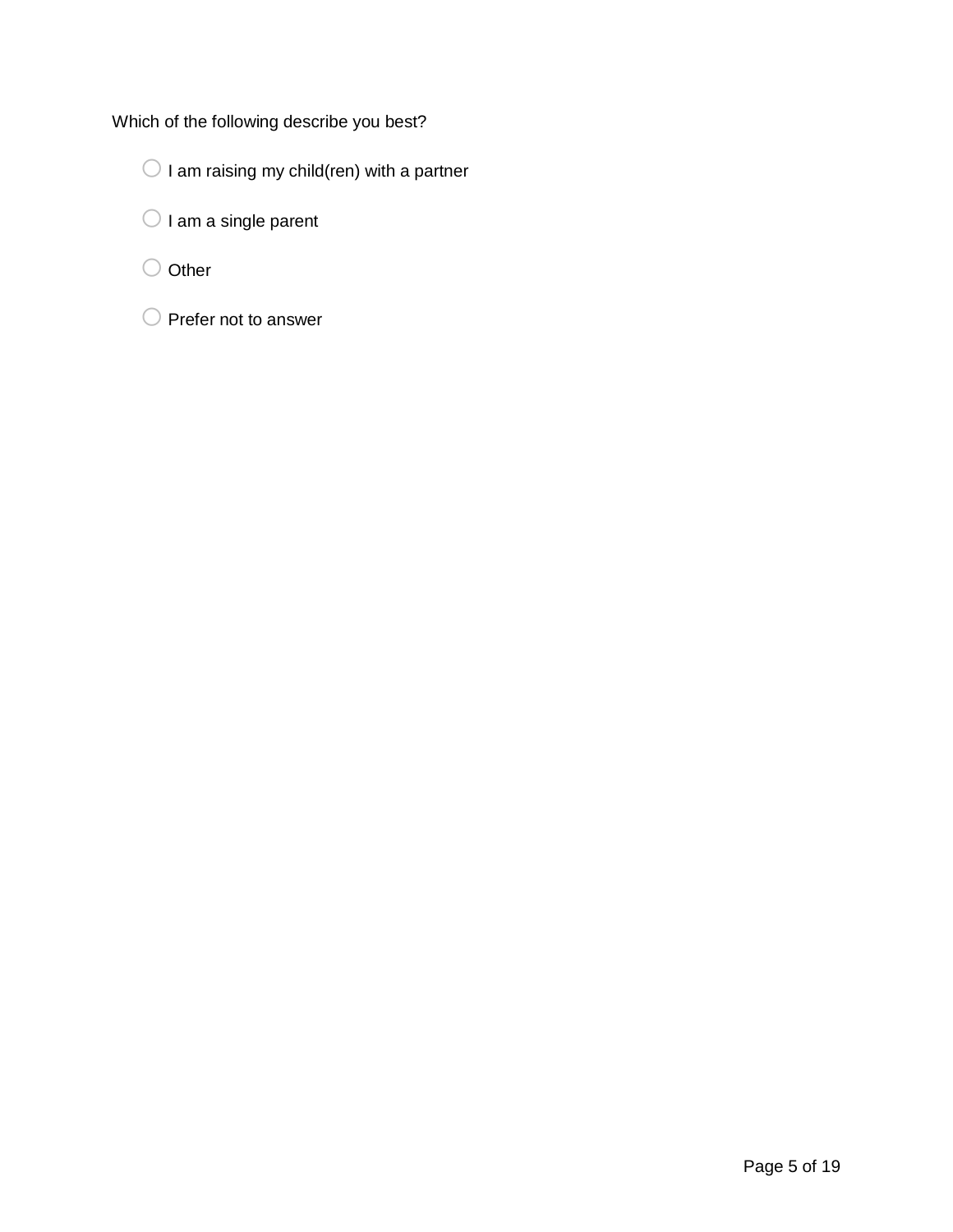Which of the following best describes your employment status over the last year?

 $\bigcirc$  Working full-time (over 30 hours per week)

 $\bigcirc$  Working part-time (less than 30 hours per week)

 $\bigcirc$  Student

 $\circ$  On parental leave (i.e. maternity, paternity, adoption or shared parental leave) from fulltime employment

 $\bigcirc$  On parental leave (i.e. maternity, paternity, adoption or shared parental leave) from parttime employment

 $\bigcirc$  Combination of working full-time and on parental leave (i.e. maternity, paternity, adoption or shared parental leave)

 $\bigcirc$  Combination of working part-time and on parental leave (i.e. maternity, paternity, adoption or shared parental leave)

 $\bigcirc$  Homemaker

 $\bigcirc$  Unemployed

 $\bigcirc$  Other

 $\bigcirc$  Prefer not to answer

What is your total household income in GBP (£) from all sources before tax??

| $\bigcirc$ Under £15,000 |
|--------------------------|

- $C$ £15,000 £24,999
- $C$ £25,000 £34,999
- $\circ$  £35,000 £44,999
- $\circ$ £45,000 £54,999
- $\circ$ £55,000 £64,999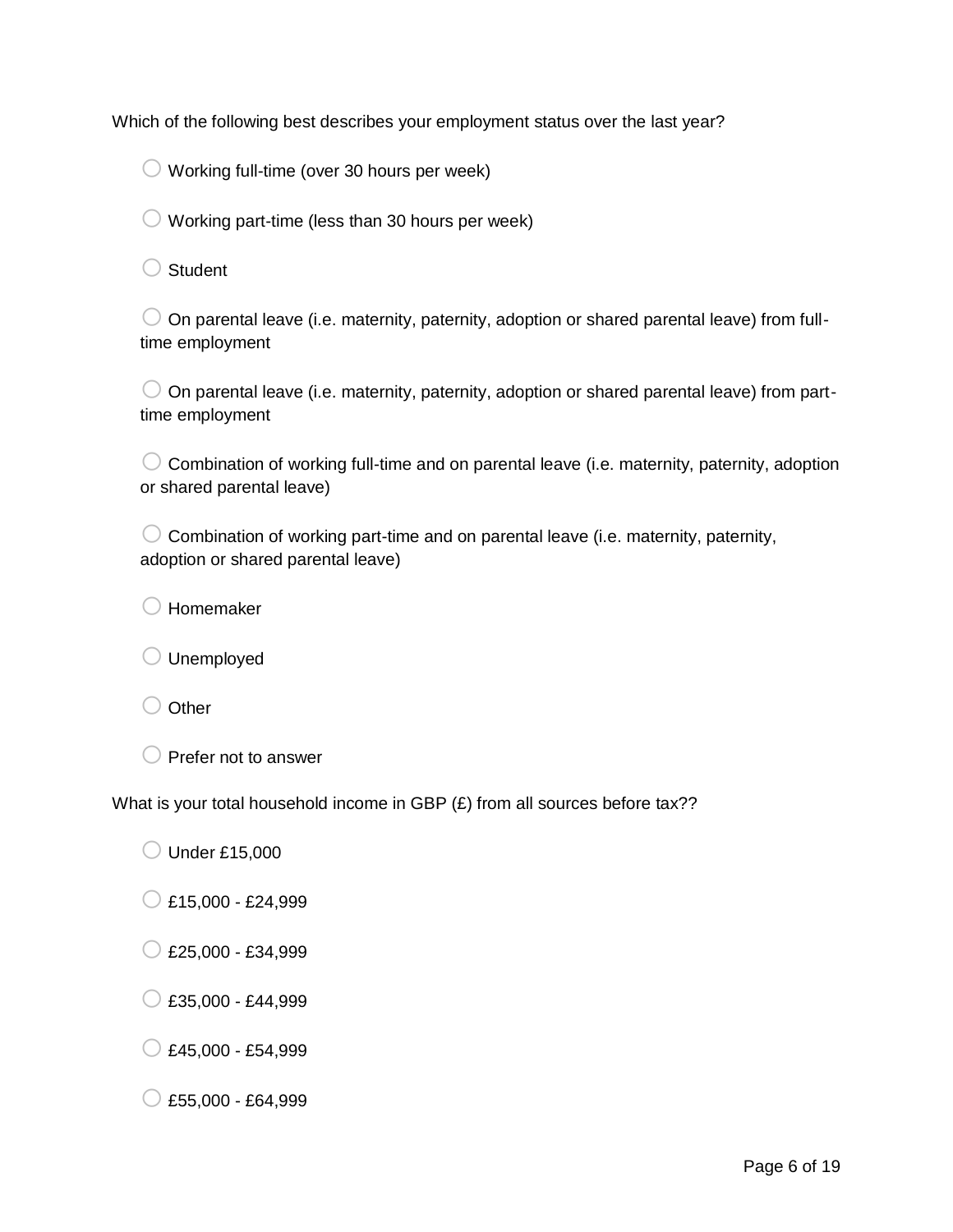$\circ$ £65,000 - £74,999

 $C$ £75,000 - £84,999

 $\circ$ £85,000 - £94,999

 $\bigcirc$  £95,000 or over

 $\bigcirc$  Prefer not to answer

**End of Block: Demographics**

**Start of Block: Main Measures**

How many children are you the parent or guardian of?

 $\bigcirc$  1  $\bigcirc$  2  $\bigcirc$  3  $\bigcirc$  4 or more

How many children **aged 18 months or under** are you the parent or guardian of?

| $\big)$ 1                                                    |  |
|--------------------------------------------------------------|--|
| $\bigcirc$ 2                                                 |  |
| $\left(\begin{array}{c} \circ \\ \circ \end{array}\right)$ 3 |  |
| $\bigcirc$ 4 or more                                         |  |
|                                                              |  |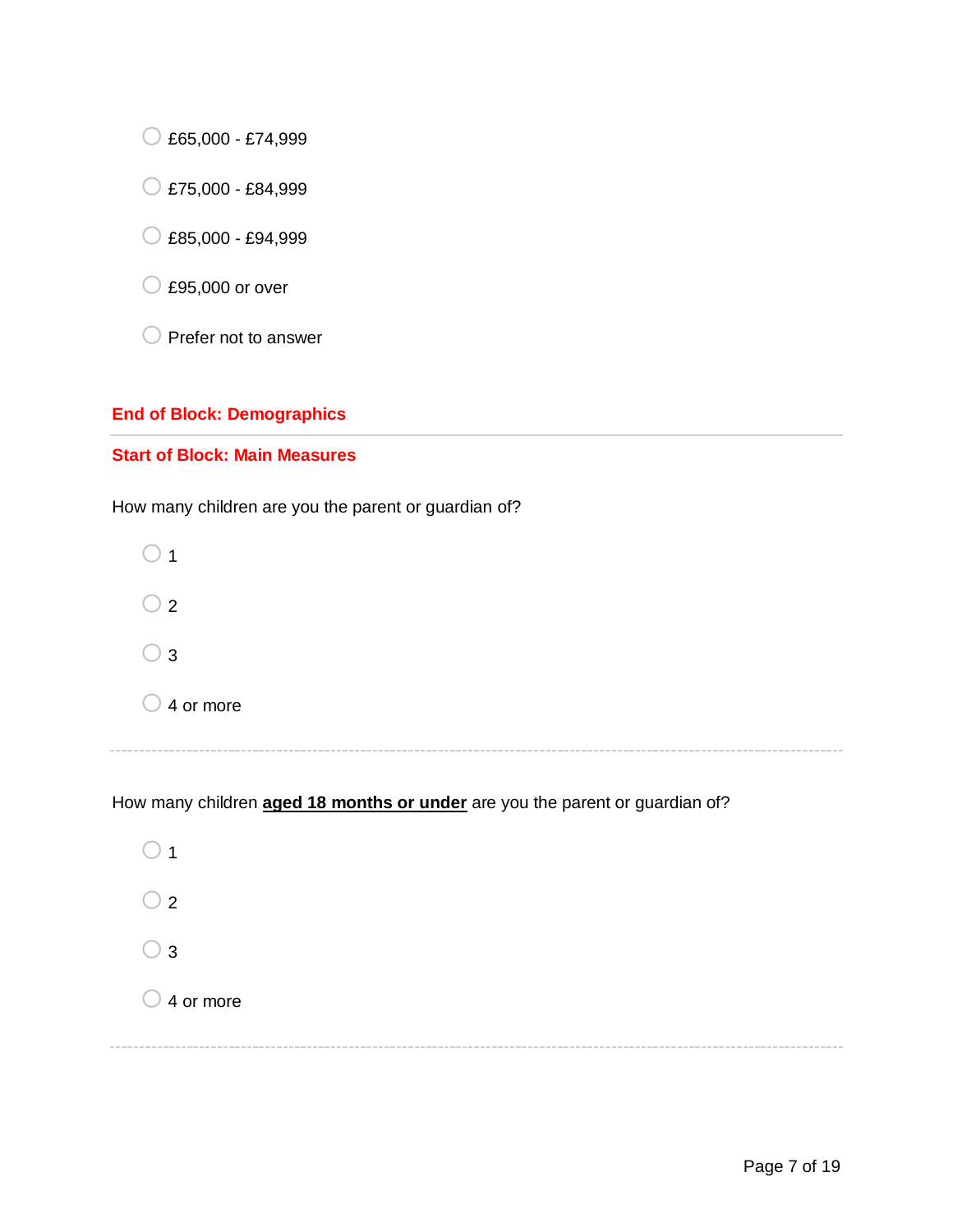*Display This Question:*

*If How many children under one year of age are you the parent or guardian of? = 1*

| How old is your youngest or only child?                                             |
|-------------------------------------------------------------------------------------|
|                                                                                     |
| <b>Display This Question:</b>                                                       |
| If How many children under one year of age are you the parent or guardian of? $= 2$ |
| How old are your two youngest children?                                             |
|                                                                                     |
|                                                                                     |
|                                                                                     |
| <b>Display This Question:</b>                                                       |
| If How many children under one year of age are you the parent or guardian of? $=$ 3 |
| How old are your three youngest children?                                           |
|                                                                                     |
|                                                                                     |
|                                                                                     |
|                                                                                     |
| <b>Display This Question:</b>                                                       |

*If How many children under one year of age are you the parent or guardian of? = 4 or more*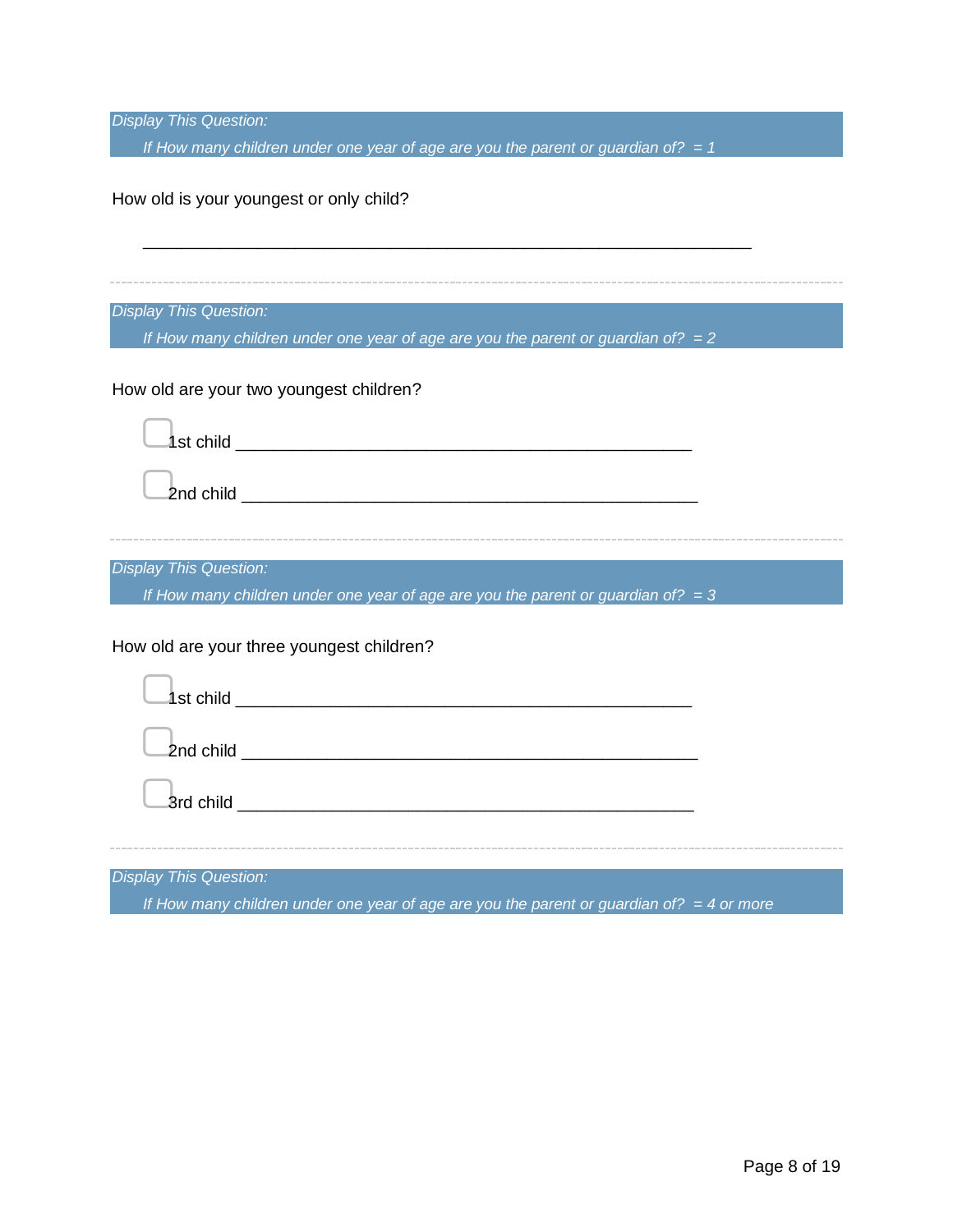How old are your four youngest children?

| ≸st child<br><u> 1980 - Andrea Andrew Maria (h. 1980).</u> |  |
|------------------------------------------------------------|--|
|                                                            |  |
|                                                            |  |
| Use this box for the ages of all other children            |  |
|                                                            |  |

### When is your youngest child next due a vaccination?

If you are unsure when the NHS usually recommends each vaccine, please check the following linked NHS webpage which contains all the relevant information: NHS vaccinations and when to [have them](https://www.nhs.uk/conditions/vaccinations/nhs-vaccinations-and-when-to-have-them/)

|  |                         | $\bigcirc$ In the next 2 weeks |
|--|-------------------------|--------------------------------|
|  | $\bigcirc$ In 2-4 weeks |                                |

- $\bigcirc$  In 4-6 weeks
- $\bigcirc$  In 6-8 weeks
- $\bigcirc$  In 8-12 weeks
- $\bigcirc$  In more than 12 weeks
- $\bigcirc$  Do not know
- $\bigcirc$  They are overdue their next vaccination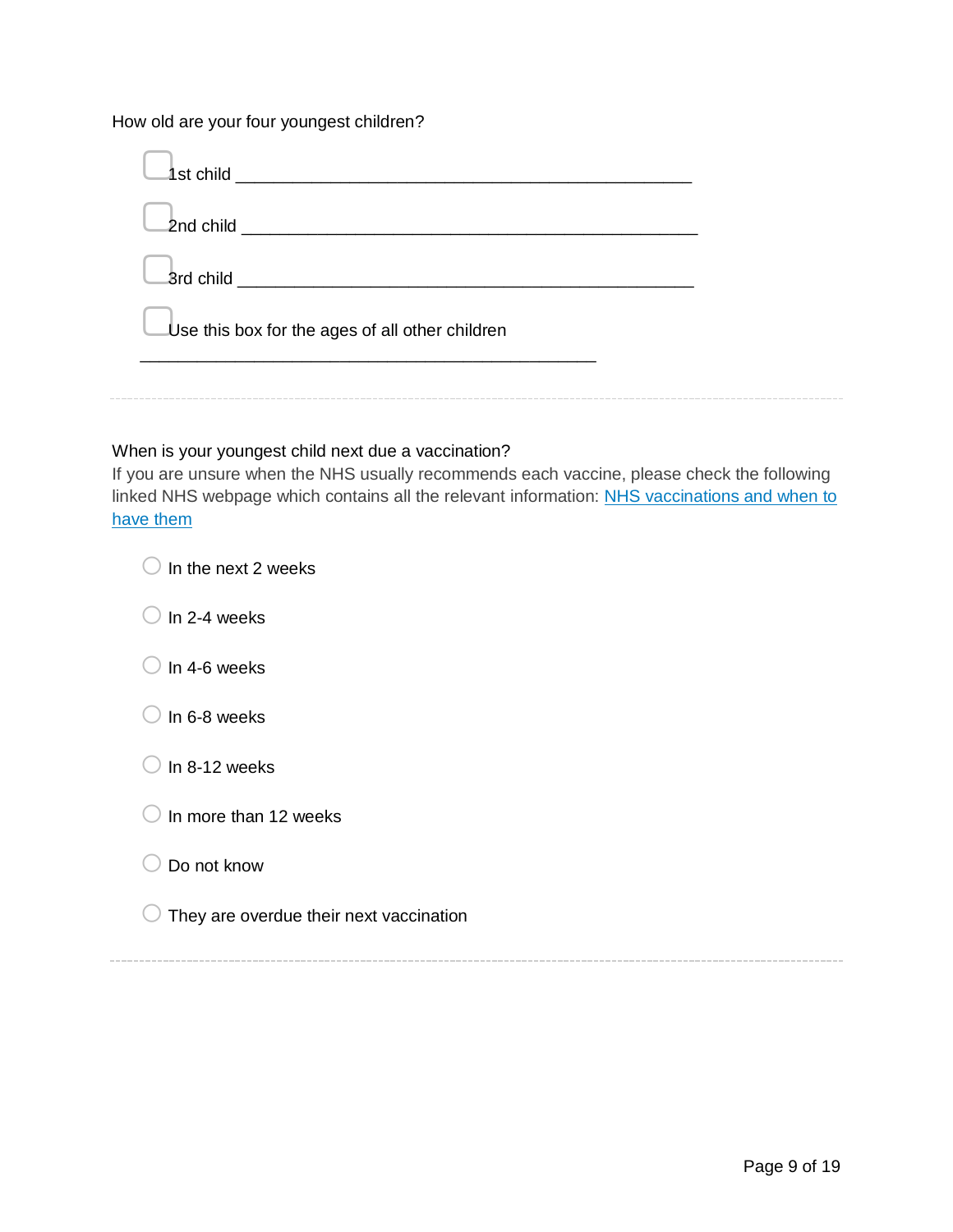Do you have an appointment booked for your child's next vaccination?

| Yes                                                                                                            |
|----------------------------------------------------------------------------------------------------------------|
| <b>No</b>                                                                                                      |
|                                                                                                                |
| <b>Display This Question:</b><br>If Do you have an appointment booked for your child's next vaccination? = Yes |
| How likely are you to keep this vaccination appointment?                                                       |
| Very likely                                                                                                    |
| Likely                                                                                                         |
| Unlikely                                                                                                       |
| Very unlikely                                                                                                  |
|                                                                                                                |
| <b>Display This Question:</b><br>If Do you have an appointment booked for your child's next vaccination? = No  |
| Have you been contacted to organise a vaccination appointment?                                                 |
| Yes                                                                                                            |
| <b>No</b>                                                                                                      |
| <b>Display This Question:</b>                                                                                  |

*If Has your general practice contacted you to organise a vaccination appointment? = Yes*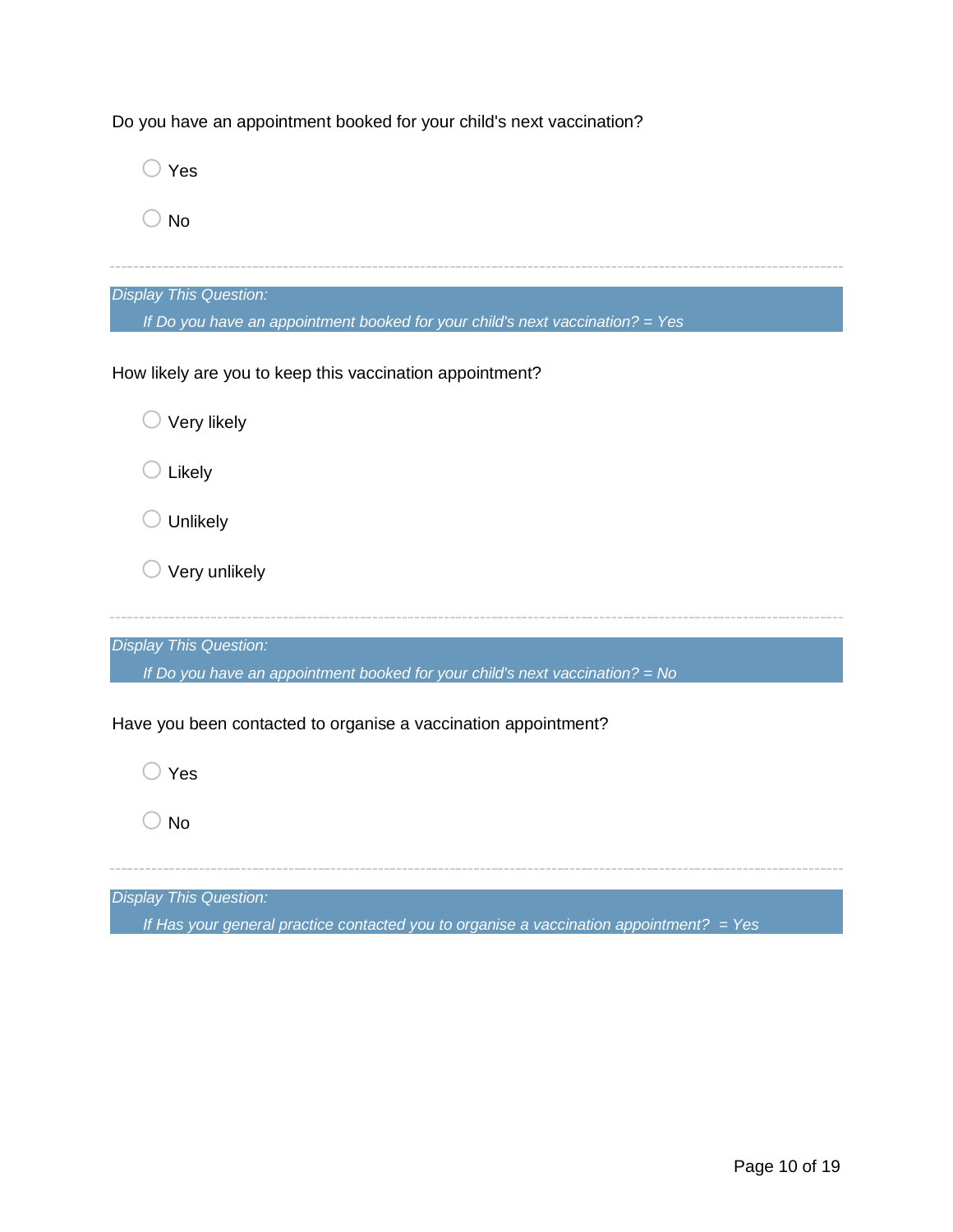| How likely are you to accept this vaccination appointment? |  |
|------------------------------------------------------------|--|
|------------------------------------------------------------|--|

| Very likely                                                                                      |
|--------------------------------------------------------------------------------------------------|
| Likely                                                                                           |
| Unlikely                                                                                         |
| Very unlikely                                                                                    |
|                                                                                                  |
| <b>Display This Question:</b>                                                                    |
| If Has your general practice contacted you to organise a vaccination appointment? $=$ No         |
| How likely are you to contact your general proctice to ergenice a vaccination appointment in the |

How likely are you to contact your general practice to organise a vaccination appointment in the near future (next 12 weeks)?

 $\bigcirc$  Very likely  $\bigcirc$  Likely  $\bigcirc$  Unlikely  $\bigcirc$  Very unlikely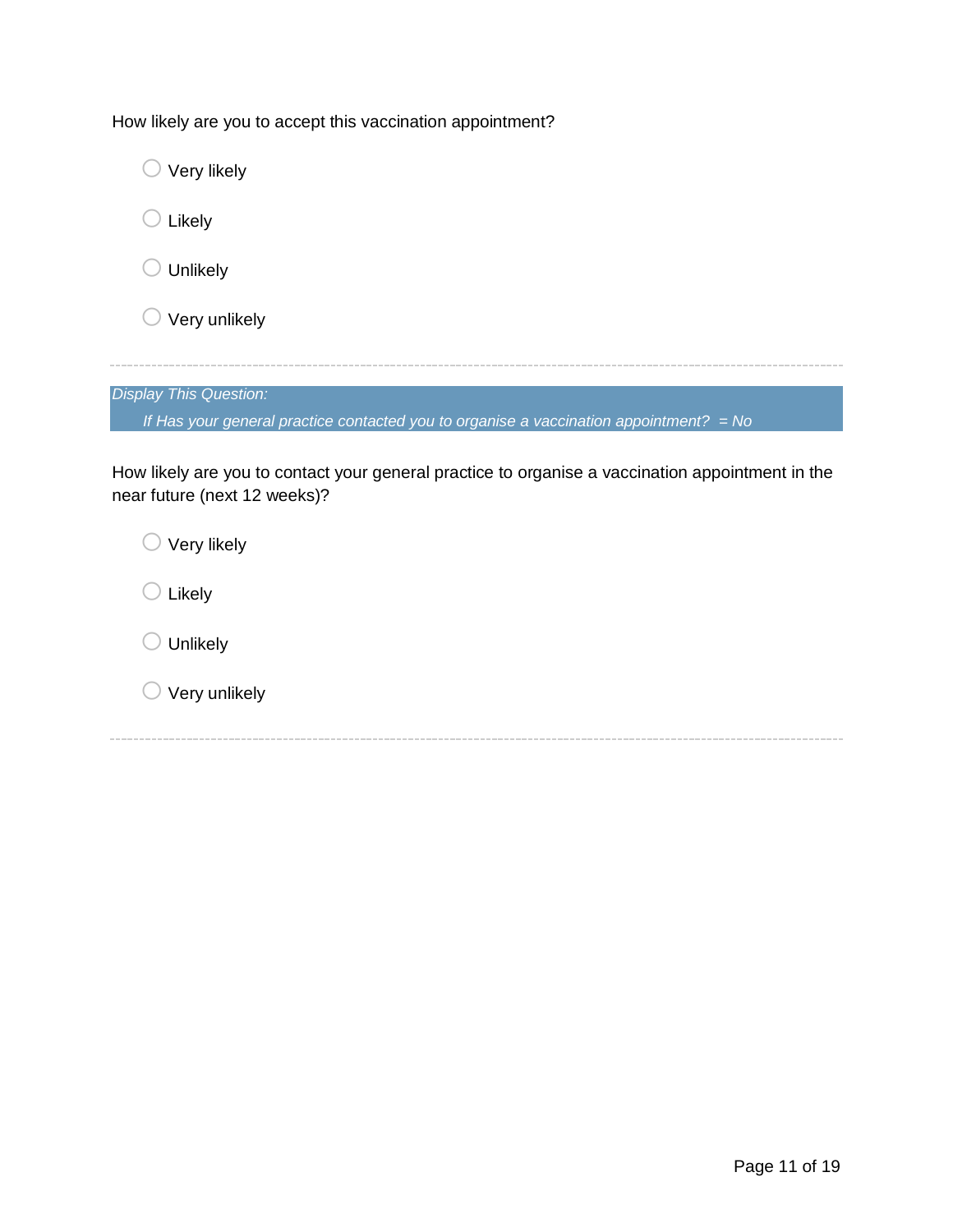Please select your level of agreement with the following statements

|                                                                                                                                                                                                   | Strongly<br>disagree | Somewhat<br>disagree | agree nor<br>disagree | Somewhat<br>agree | Strongly<br>agree |
|---------------------------------------------------------------------------------------------------------------------------------------------------------------------------------------------------|----------------------|----------------------|-----------------------|-------------------|-------------------|
| During the coronavirus<br>(COVID-19) pandemic, I feel<br>it is $\langle u \rangle$ -important $\langle u \rangle$ to<br>vaccinate my child/children<br>on time for their routine<br>vaccinations. |                      |                      |                       |                   |                   |
| During the coronavirus<br>(COVID-19) pandemic, I feel<br>it is <u>safe</u> to go to the<br>general practice to vaccinate<br>my child/children on time for<br>their routine vaccinations           |                      |                      |                       |                   |                   |
| I feel that the current<br>constraints due to the<br>coronavirus (COVID-19)<br>pandemic would make it<br>difficult for me to make a<br>vaccination appointment at<br>my general practice          |                      |                      |                       |                   |                   |
|                                                                                                                                                                                                   |                      |                      |                       |                   |                   |

People who are important to me (e.g. friends, family, community etc) think that I should take my child/children to my locall GP practice for their routine vaccination during the coronavirus pandemic

 $\bigcirc$  Strongly disagree

 $\bigcirc$  Somewhat disagree

- $\bigcirc$  Neither agree nor disagree
- $\bigcirc$  Somewhat agree
- $\bigcirc$  Strongly agree
- $\bigcirc$  Do not know or have not discussed the topic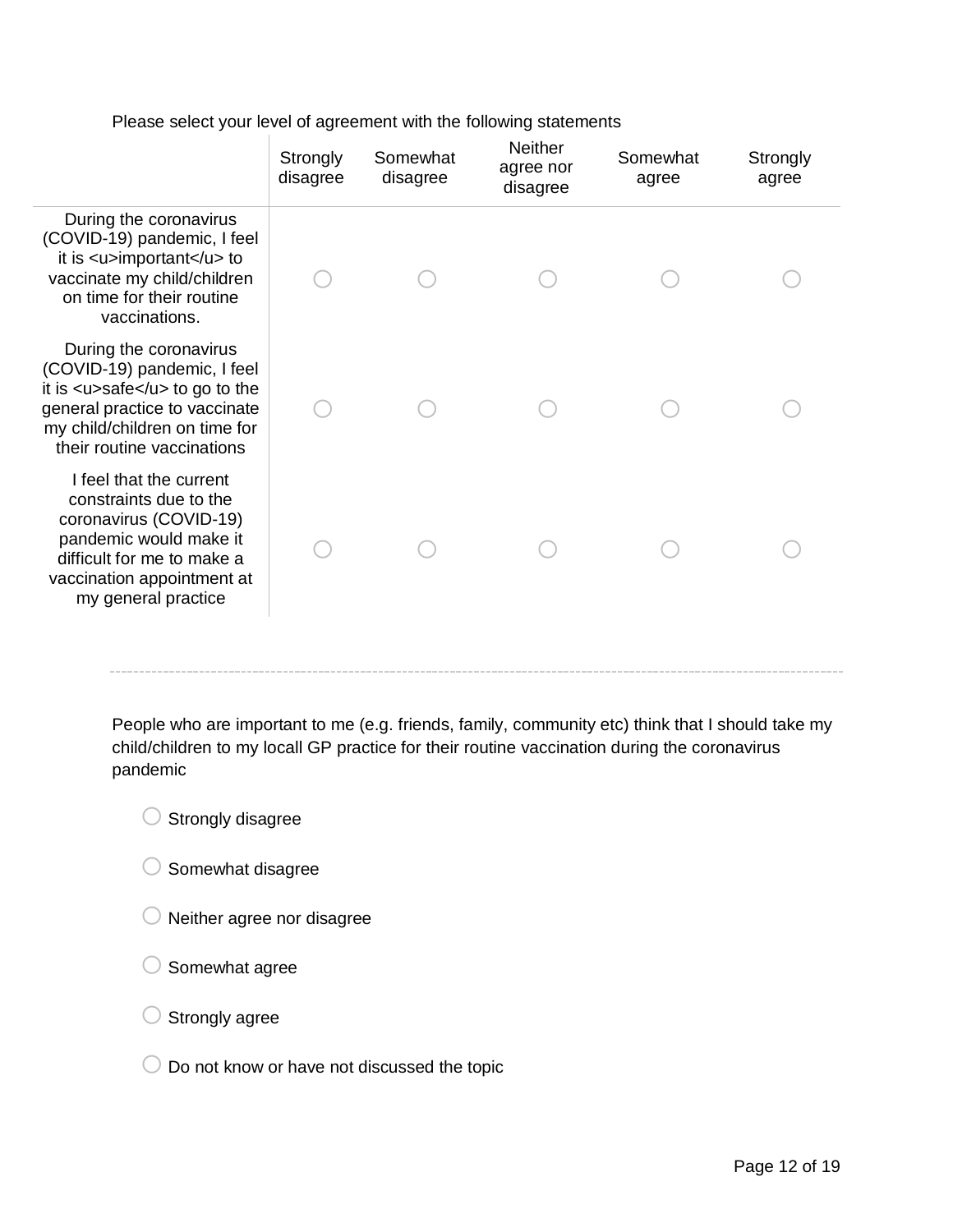Page Break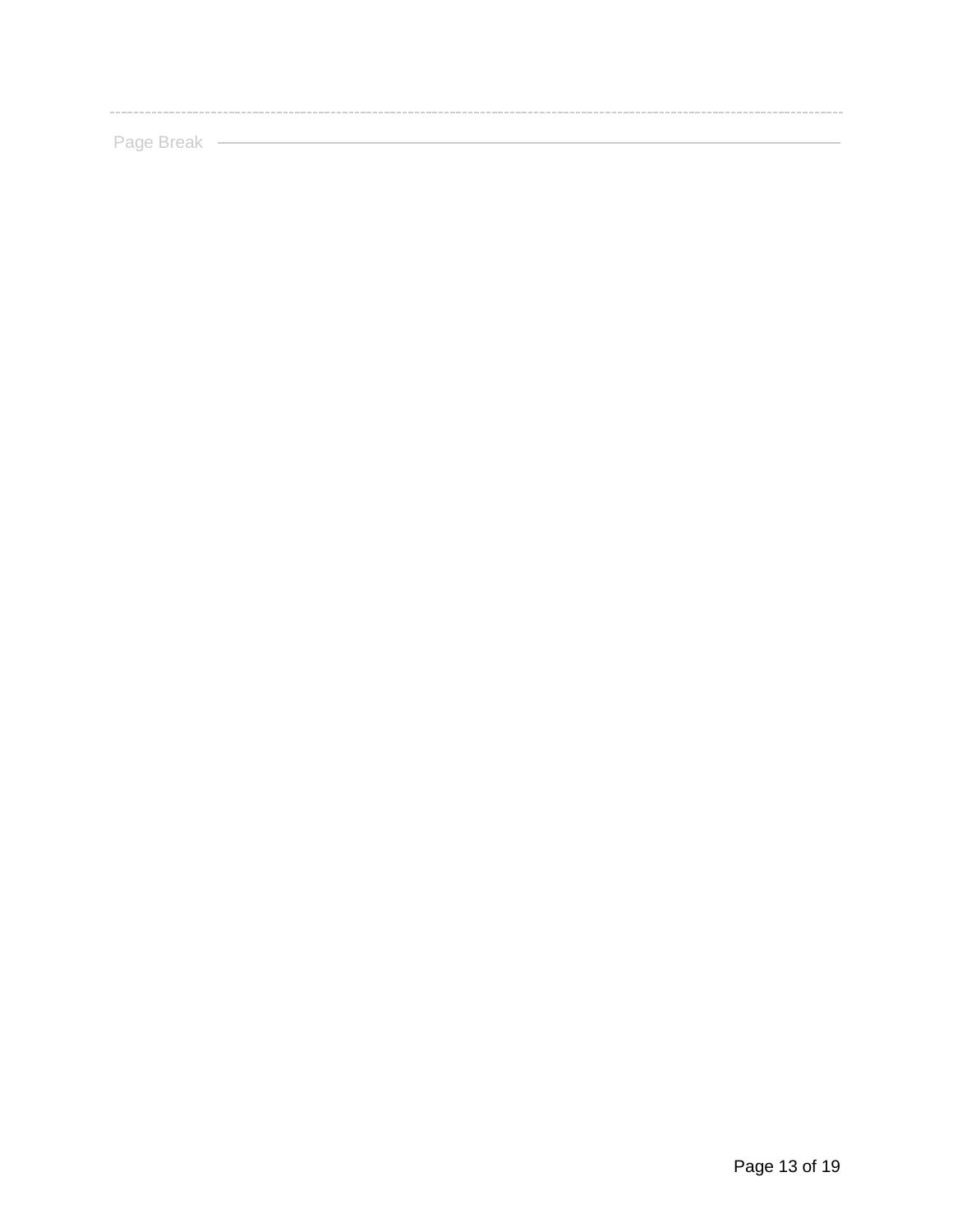The current recommendation from the NHS, Public Health England and the Royal College of General Practitioners is that childhood immunisation should go ahead as normal during the coronavirus (COVID-19) pandemic.

Before being contacted for this survey, were you aware of this recommendation?

| Yes |
|-----|
|     |

 $\bigcirc$  No

Before being contacted for this survey, how certain were you that your child could still receive their routine vaccinations during the coronavirus (COVID-19) pandemic?

| $\bigcirc$ Very uncertain        |
|----------------------------------|
| Somewhat uncertain<br>$\chi = 1$ |
| Somewhat certain<br>$\sqrt{2}$   |
| Very certain<br>U                |
|                                  |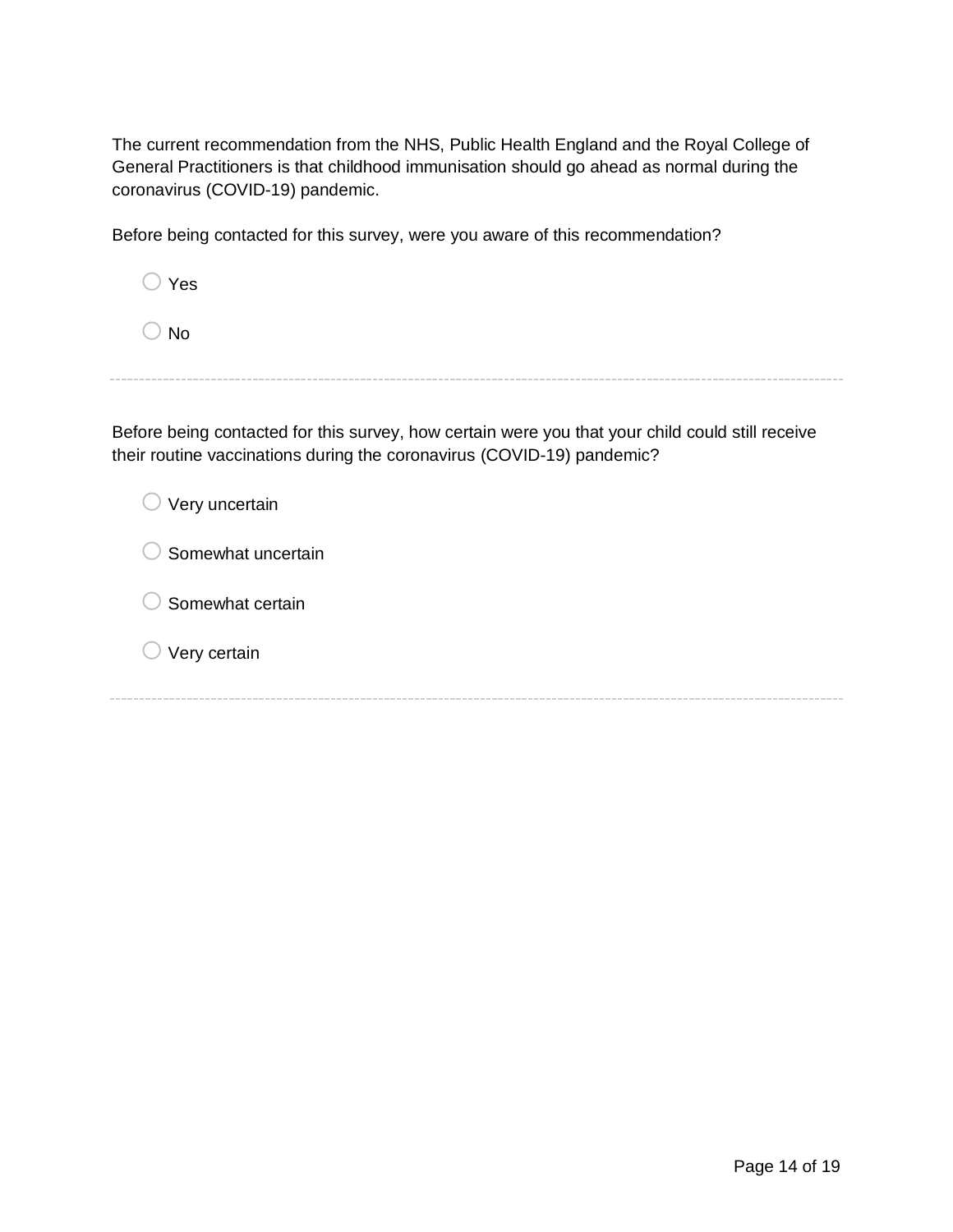Have you tried to take your child for vaccinations, or tried to set up an appointment to get your child vaccinated, since the coronavirus (COVID-19) lockdown began (23<sup>rd</sup> March 2020)?

 $\bigcirc$  Yes

 $\bigcirc$  No

If yes,wWhen did you try to do this?

 $\bigcirc$  Within the last 2 weeks

 $\bigcirc$  In the last 2-4 weeks

 $\bigcirc$  In the last 4-6 weeks

 $\bigcirc$  Over 6 weeks ago

*Display This Question:*

*If Have you tried to take your child for vaccinations, or tried to set up an appointment to get your... = Yes*

Did you experience any issues, challenges or problems in taking your child for their vaccinations, or trying to set up an appointment to get your child vaccinated?

 $\bigcirc$  Yes, there were issues/challenges/problems with this

 $\bigcirc$  No, there were not any issues/challenges/problems with this

*Display This Question:*

*If Did you experience any issues, challenges or problems in taking your child for their vaccinations... = Yes, there were issues/challenges/problems with this*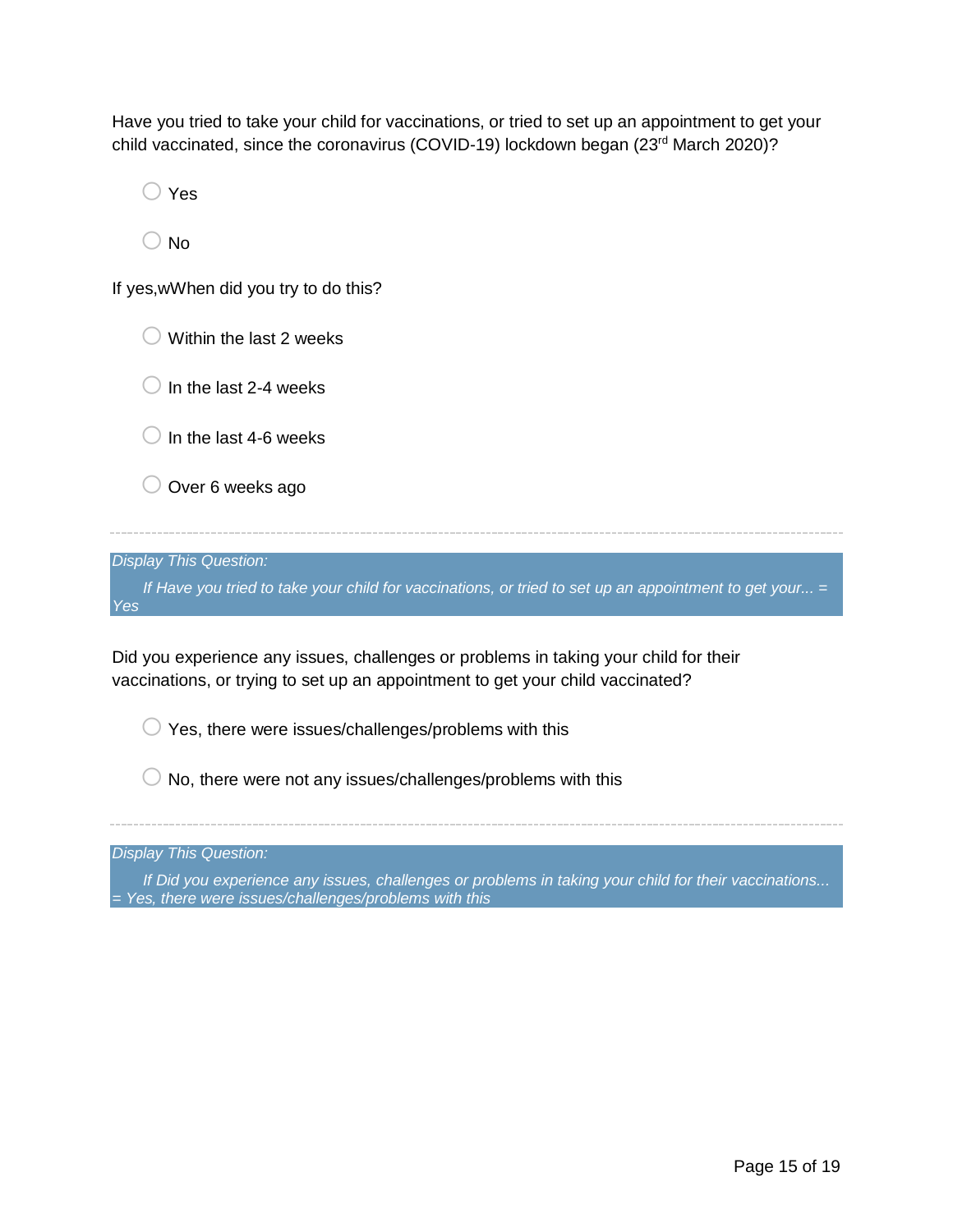Did you experience any of the following? Select any that apply

\_\_\_\_\_\_\_\_\_\_\_\_\_\_\_\_\_\_\_\_\_\_\_\_\_\_\_\_\_\_\_\_\_\_\_\_\_\_\_\_\_\_\_\_\_\_\_\_

 $\bigcirc$  GP practice closed

 $\bigcirc$  Only online consultations available

 $\bigcirc$  Appointment cancelled by GP practice

 $\bigcirc$  Other (please state in the box provided)

If a new Coronavirus (COVID-19) vaccine became publicly available would you accept the vaccine for you child(ren)?

 $\bigcirc$  Yes, definitely

 $\bigcirc$  Unsure but leaning towards yes

 $\bigcirc$  Unsure but leaning towards no

 $\bigcirc$  No, definitely not

Please can you explain why?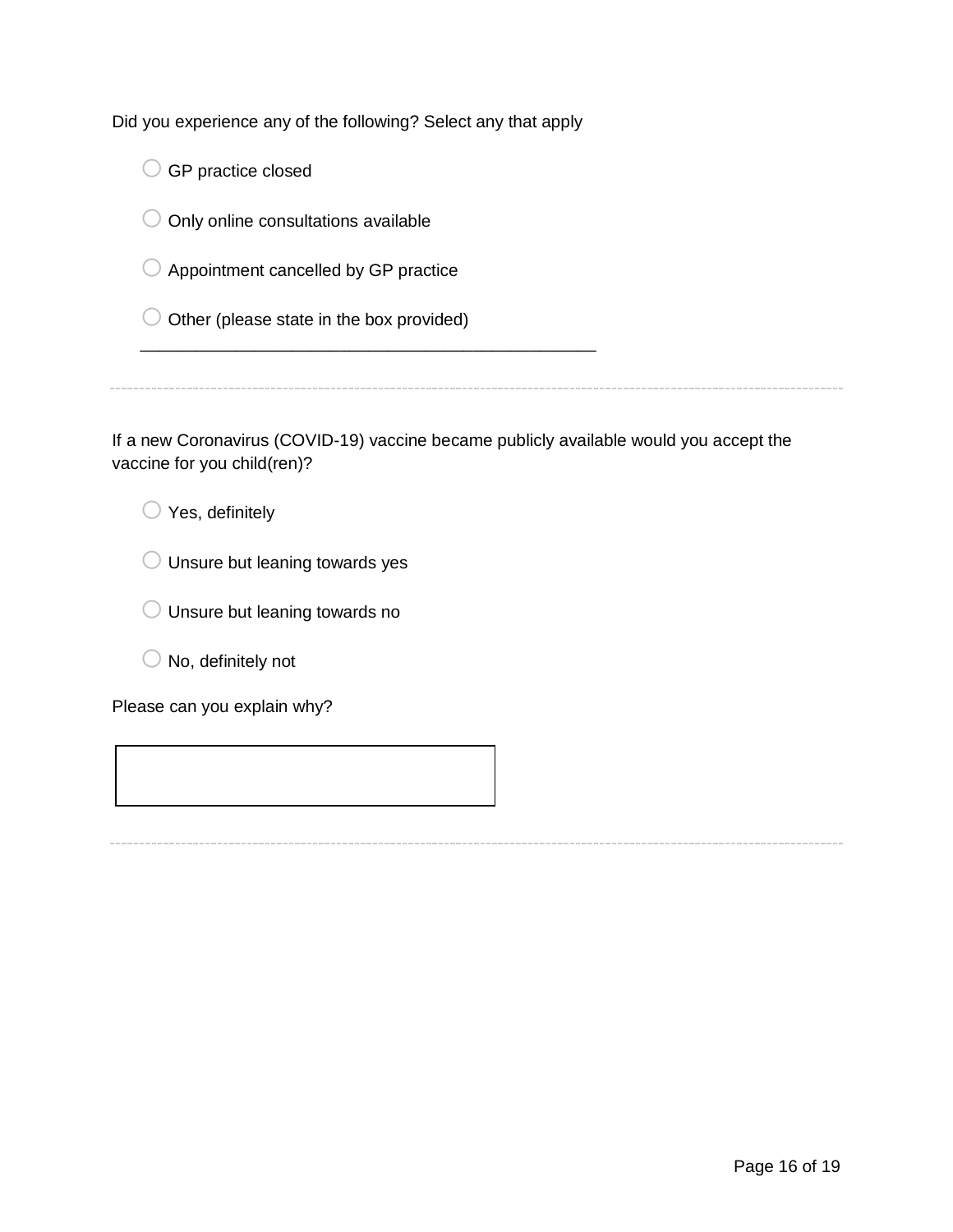If a new coronavirus (COVID-19) vaccine became publicly available would you accept the vaccine for yourself?

 $\bigcirc$  Yes, definitely

 $\bigcirc$  Unsure but leaning towards yes

 $\bigcirc$  Unsure but leaning towards no

 $\bigcirc$  No, definitely not

Please can you explain why?

Do you have anything further you would like us to know about your feelings or experience of getting you child(ren) vaccination during the current coronavirus (COVID-19) pandemic? If yes, please use the text box below

 $\bigcirc$  I have nothing further I would like to add

 $\bigcirc$  [Please make use of this text box]

#### **End of Block: Main Measures**

#### **Start of Block: Debriefing, further recruitment**

#### **Thank you for completing this survey!**

The study that you have just participated in looks at your views and experiences with routine childhood vaccination during the current coronavirus (COVID-19) pandemic.

Due to the disruption caused by the pandemic we wanted to see if parents and guardians were aware that routine vaccination programs are currently recommended as normal and how people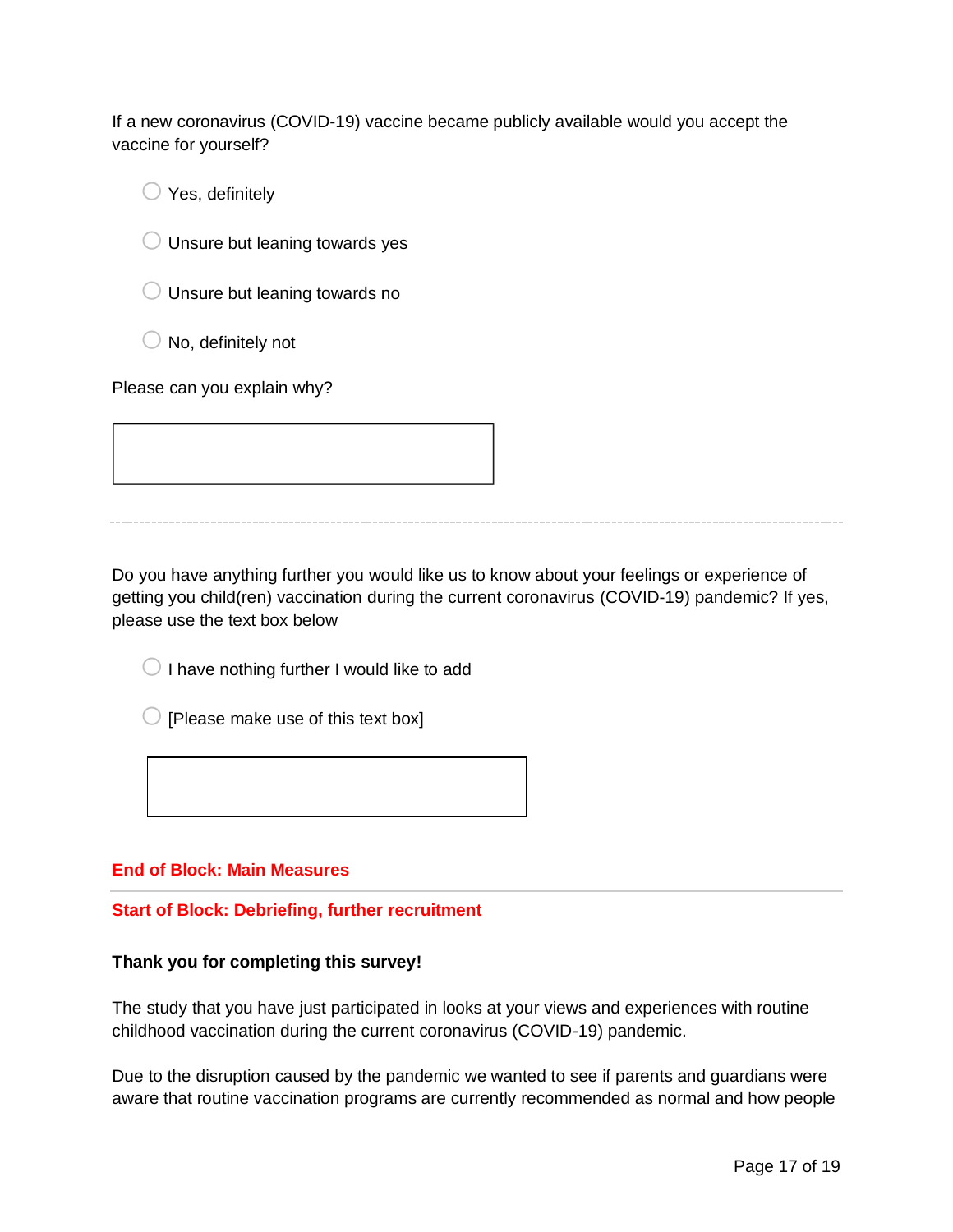felt about this. The results of this study will be communicated to Public Health England and may inform future communication policy around routine vaccination during a pandemic.

## **Follow up telephone interview**

For this study we are planning to combine the results of this survey with the findings from a range of interviews with parents of children less than 18 months of age. If you would like to help us further and would be willing to participate in an approximately 20-30 min long conversation on similar topic as that covered in this survey please provide, your email address or mobile phone details in the boxes provide below. Alternatively you can contact me directly on: sadie.bell@lshtm.ac.uk

As a thank you for taking part in interviews, participants will receive a £10 shopping voucher. **Alternatively you can contact me directly on:** [sadie.bell@lshtm.ac.uk](mailto:sadie.bell@lshtm.ac.uk?subject=Follow%20up%20telephone%20interview&body=I%20would%20like%20to%20be%20contacted%20for%20a%20follow%20up%20telephone%20interview) 



## **Additional details**

This study forms part of the research agenda of the Health Protection Research Unit in Vaccines and Immunisation. The primary research investigator is Sadie Bell (sadie.bell@lshtm.ac.uk). Additional researchers are Pauline Paterson (pauline.paterson@lshtm.ac.uk), Sandra Mounier-Jack (sandra.mounier-jack@lshtm.ac.uk) & Richard Clarke (richard.clarke@newcastle.ac.uk)

## **End of Block: Debriefing, further recruitment**